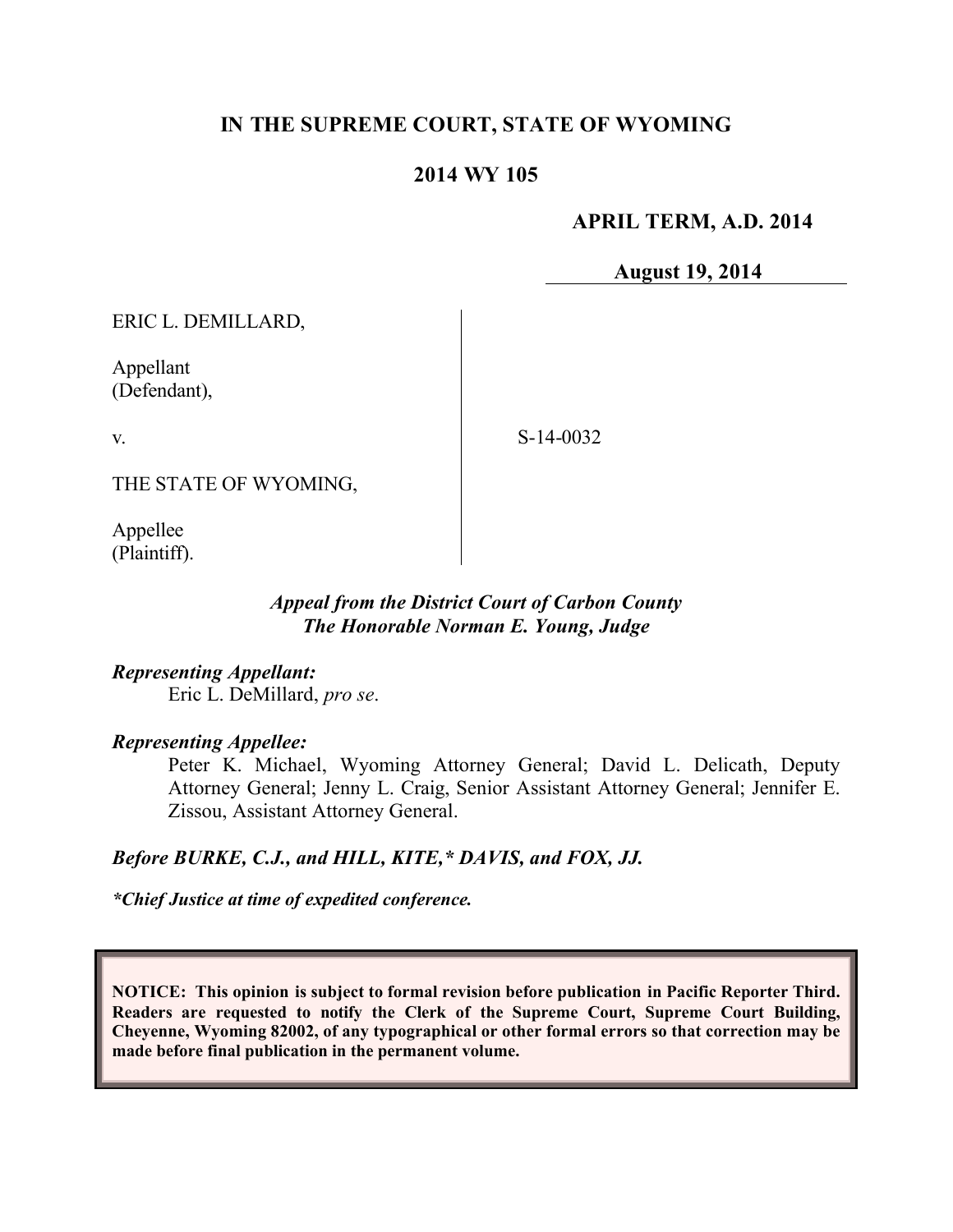# **FOX**, **Justice**.

[¶1] Eric DeMillard appeals the district court's order denying his motion to correct his sentence. He contends the district court erred in revoking his probation when the term of his probation had already expired. Because his claims should have been raised earlier and his probation was revoked in a timely manner according to the Wyoming statutes, we affirm.

### *ISSUES*

[¶2] Is Mr. DeMillard's claim that his probation revocation was unlawful barred by the doctrine of *res judicata*? If not, did the district court have the authority to revoke Mr. DeMillard's probation and impose underlying sentences when the first term of probation had expired?

# *FACTS*

[¶3] Mr. DeMillard held his four children hostage for four days in the Rawlins home of his estranged wife. He pled guilty to burglary and attempted assault on a peace officer and *nolo contendre* to four counts of interference with custody. *DeMillard v. State*, 2008 WY 93, ¶ 4, 190 P.3d 128, 129 (Wyo. 2008) (*DeMillard I*); *DeMillard v. State*, 2013 WY 99, ¶ 2, 308 P.3d 825, 827 (Wyo. 2013) (*DeMillard II*). On March 12, 2001, the district court sentenced him to prison on each of the counts, but suspended the sentence in favor of supervised probation consisting of two terms: a ten-year term for the burglary and attempted assault counts, followed by a two-year term for the interference with custody counts. As a condition of his probation, Mr. DeMillard was prohibited from contacting his children.

[¶4] In 2007, Mr. DeMillard filed motions seeking to modify his probation conditions to allow him to have contact with his children and to discharge him from probation. *DeMillard I*, 2008 WY 93, ¶ 6, 190 P.3d at 129. The district court denied these motions and Mr. DeMillard appealed. The sole issue on appeal was whether Mr. DeMillard had a right to be present at the probation modification hearing. We affirmed the district court's decision, concluding that because Mr. DeMillard's motions were not part of his criminal prosecution, he was not entitled to be present. *Id*. at ¶ 16, at 131.

[¶5] The State sought to revoke Mr. DeMillard's probation four times. *DeMillard II*, 2013 WY 99, ¶¶ 3-6, 308 P.3d at 827-28. The State filed its last petition to revoke on April 6, 2011. *Id.* at  $\oint$  6, at 828. Finding that Mr. DeMillard had violated the terms of his probation, the district court revoked probation, imposed the underlying consecutive sentences, and credited him with 2,280 days for time served.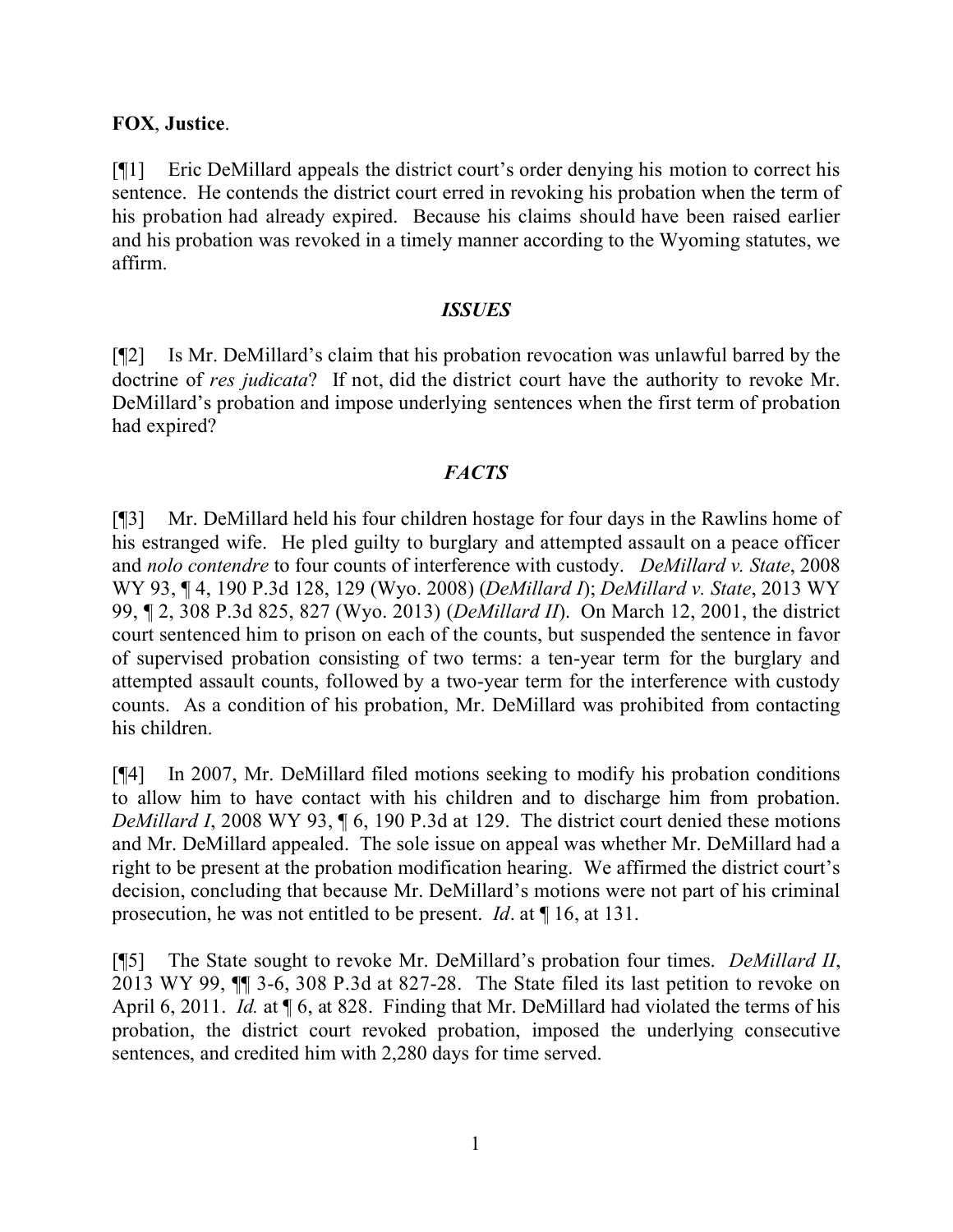[¶6] Mr. DeMillard then appealed the revocation of his probation, raising two issues: He argued that his probation violations were not willful and that he was improperly ordered involuntary medication to restore him to competency. *DeMillard II*, 2013 WY 99, ¶ 1, 308 P.3d at 827. We affirmed the probation revocation in August 2013. *Id*. at ¶ 21, at 832.

[¶7] The present matter began in December 2013, when Mr. DeMillard filed a *pro se* motion to correct illegal sentence. Mr. DeMillard argued that the imposition of the underlying seven- to ten-year sentence was erroneous because he had completed his tenyear term of probation before it was revoked. Mr. DeMillard also argued that, while his second, two-year, term of probation could still be revoked and the two- to five-year sentence imposed, he would not have to serve time on that sentence because of his 2,280 days of credit for time served. The district court denied the motion and this appeal followed.

# *STANDARD OF REVIEW*

[¶8] We apply a *de novo* standard of review to claims of illegal sentences. *Cothren v. State*, 2013 WY 125, ¶ 25, 310 P.3d 908, 915 (Wyo. 2013); *Moronese v. State*, 2012 WY 34, ¶ 5, 271 P.3d 1011, 1013 (Wyo. 2012); *Gould v. State*, 2006 WY 157, ¶ 7, 151 P.3d 261, 264 (Wyo. 2006). Whether the district court had the authority to revoke probation is a question of law which we review *de novo*. *Moore v. State*, 2009 WY 108, ¶ 11, 215 P.3d 271, 274 (Wyo. 2009).

#### *DISCUSSION*

[¶9] Mr. DeMillard challenges the legality of his sentence under W.R.Cr.P. 35, arguing that the first term of his probation was revoked after he had already completed it. The State contends that, first, Mr. DeMillard's claims are barred by the doctrine of *res judicata*, and second, that the probation revocation was proper because it fell within the time parameters of Wyo. Stat. Ann. § 7-13-305(c) (LexisNexis 2013).

[¶10] We find that because Mr. DeMillard failed to raise the issue of the timing of his probation revocation in his recent appeal in *DeMillard II*, he cannot raise it now. It is well established that claims brought to correct illegal sentences pursuant to W.R.Cr.P. 35(a) are subject to the principles of *res judicata*. *Cooper v. State*, 2010 WY 22, ¶ 6, 225 P.3d 1070, 1072 (Wyo. 2010) (citing *Amin v. State*, 2006 WY 84, ¶ 5, 138 P.3d 1143, 1144 (Wyo. 2006); *Dolence v. State*, 2005 WY 27, ¶ 6, 107 P.3d 176, 178 (Wyo. 2005); *Lacey v. State*, 2003 WY 148, ¶ 11, 79 P.3d 493, 495 (Wyo. 2003); *McCarty v. State*, 929 P.2d 524, 525 (Wyo. 1996)). The doctrine of *res judicata* applies to bar an issue from being raised when an appellant could have raised the issue in an earlier appeal or motion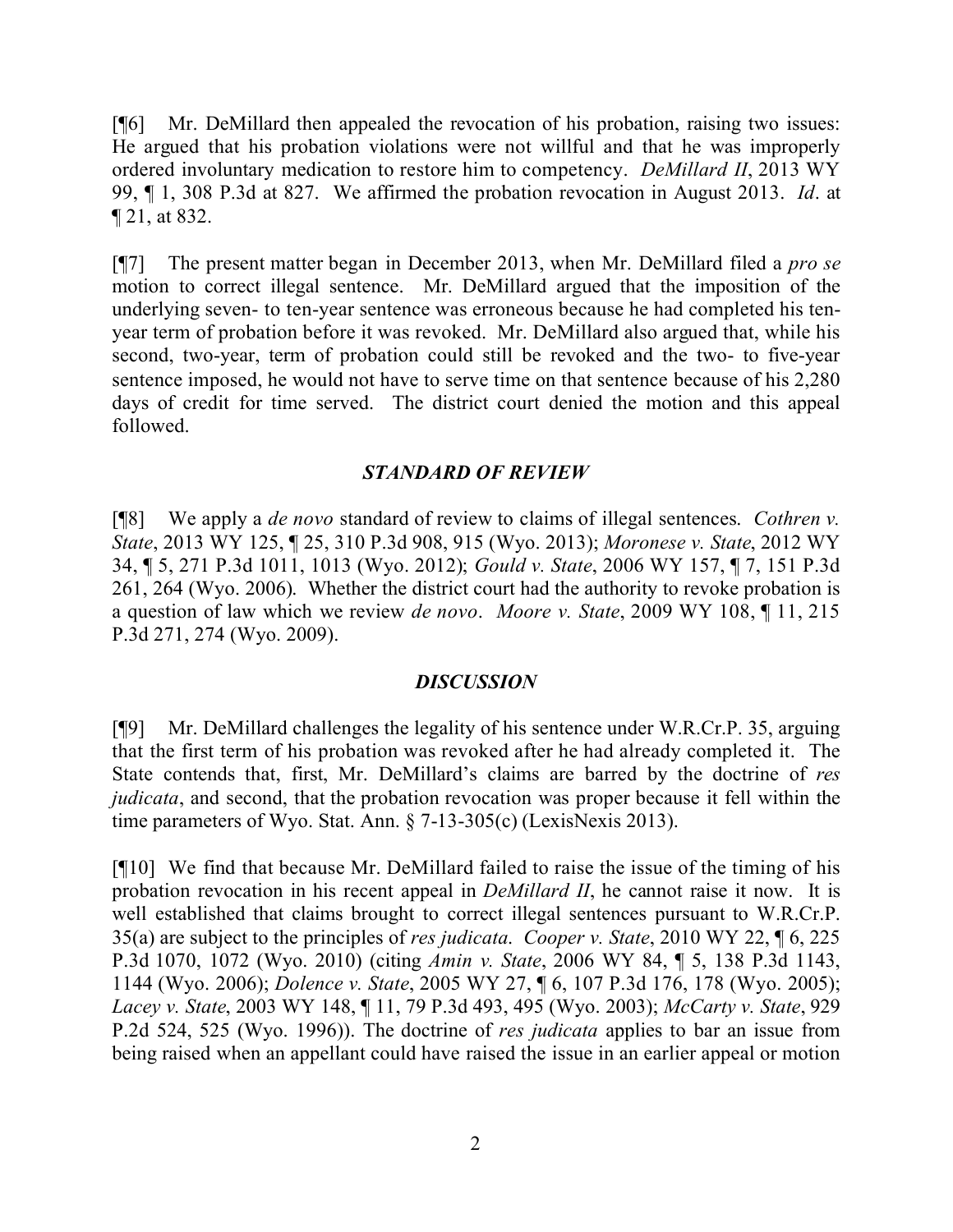for sentence reduction, but failed to do so. *Id*.; *Dax v. State*, 2012 WY 40, ¶ 10, 272 P.3d 319, 321 (Wyo. 2012).

> Four factors are used to determine the applicability of the doctrine: "(1) identity in parties; (2) identity in subject matter; (3) the issues are the same and relate to the subject matter; and (4) the capacities of the persons are identical in reference to both subject matter and the issues between them."

*Id.* at ¶ 9, 272 P.3d at 321 (quoting *Martinez v. State*, 2007 WY 164, ¶ 11, 169 P.3d 89, 91 (Wyo. 2007)). An appellant may be able to overcome the application of the doctrine where he can show good cause why the issue was not raised earlier. *Id.* at  $\P$  11, at 321.

[¶11] Mr. DeMillard has already challenged the district court's revocation of his probation. In *DeMillard II*, he argued that his violations of the terms of his probation were not willful and as a result his probation was not properly revoked. However, he failed to raise the question of the timing of his probation revocation. *See DeMillard II*, 2013 WY 99, ¶¶ 12-16, 308 P.3d at 829-31. Because the parties are the same, the subject matter is the same, the issue is the same, and the capacities of the parties are the same, the doctrine of *res judicata* applies here. Moreover, Mr. DeMillard has given no reason which would amount to "good cause" as to why he did not raise the question of timing in his appeal in *DeMillard II*. As a result, the doctrine of *res judicata* applies to bar the issue raised in his current appeal.

[¶12] Nevertheless, it bears noting that the district court's revocation of Mr. DeMillard's probation was timely. Wyoming statutes provide:

> (c) For a violation of a condition of probation occurring during the probationary period, revocation proceedings may be commenced at any time during the period of suspension of sentence or probation under W. S. 7-13-302, or within thirty (30) days thereafter, in which case the court may issue a warrant and cause the defendant to be arrested. If after hearing the court determines that the defendant violated any of the terms of probation or suspension of sentence, the court may proceed to deal with the case as if no suspension of sentence or probation had been ordered.

Wyo. Stat. Ann. § 7-13-305(c). On March 12, 2001, Mr. DeMillard began serving his first term of probation, which lasted for ten years, to be followed by an additional twoyear period. The State initiated probation revocation proceedings when it filed its